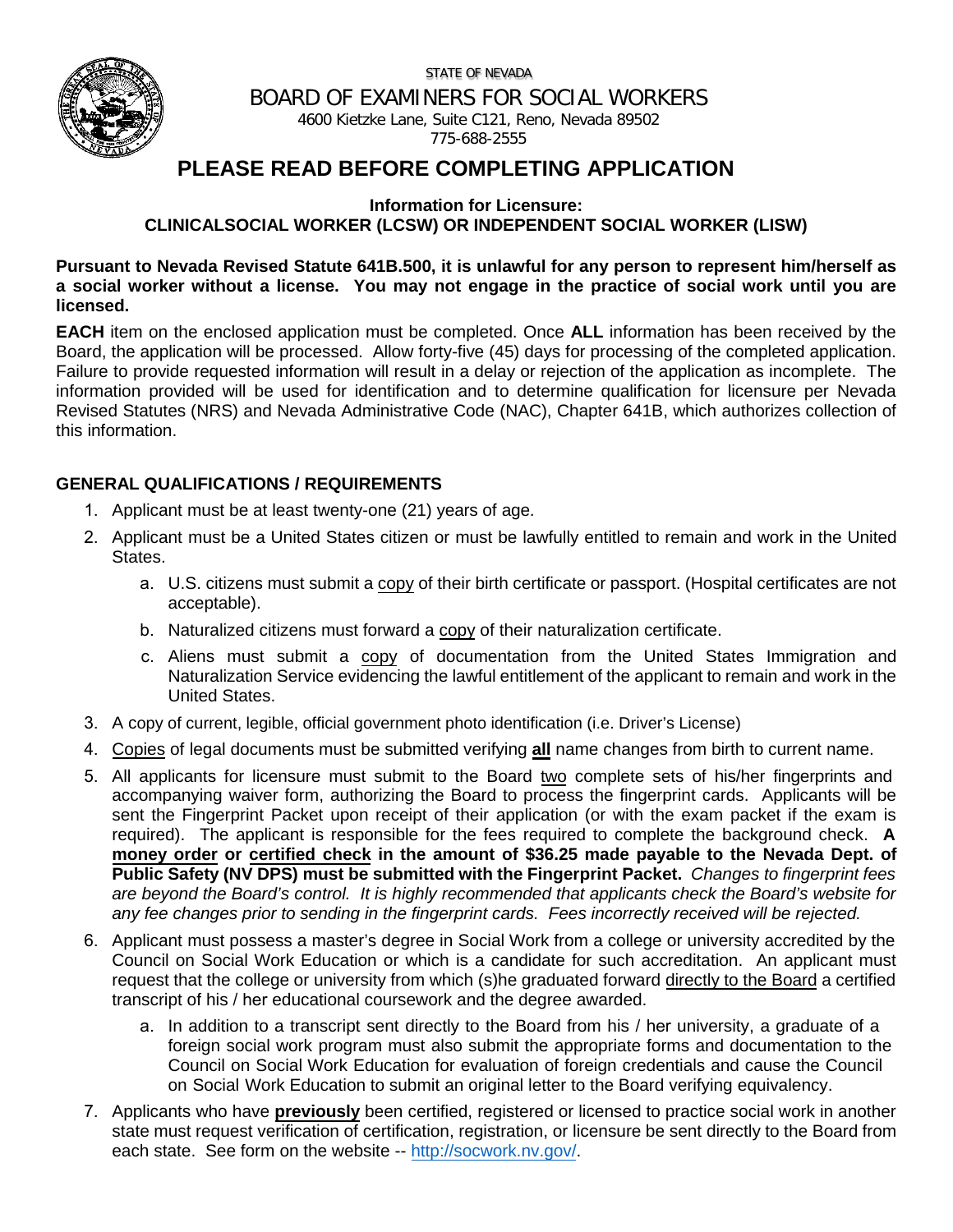- 8. Applicants who hold a **current license**, in good standing, to engage in the practice of clinical / independent social work in another state, may apply for licensure via Endorsement if the requirements at the time the license was issued are substantially equivalent to the requirements in Nevada.
- 9. Applicant must have passed an examination given by the Association of Social Work Boards (ASWB), or an exam accepted by the Board, equivalent to the level of licensure requested if licensed less than five (5) years. Once the completed application for licensure with all supporting documents and fees have been received and the application is approved, the applicant will receive an "exam approval letter" if required. An examination fee will be required by ASWB when you register to take the examination (see below).
	- a. An applicant requesting licensure as a Clinical Social Worker (LCSW) must show proof of a satisfactory score on the ASWB Clinical examination or Board accepted alternate exam.
	- b. An applicant requesting licensure as an Independent Social Worker (LISW) must show proof of a satisfactory score on the ASWB Advanced Generalist Exam or Board accepted alternate exam.
	- c. An applicant who has taken the ASWB examination in another state must have verification of examination results sent directly to the Board from the state for which examination was taken or from ASWB. See form on the website -- [http://socwork.nv.gov/.](http://socwork.nv.gov/)

**A separate examination fee payable directly to ASWB will be required at the time you register to take the examination.** Please go to the ASWB website, [www.aswb.org](http://www.aswb.org/) for the most up-to-date list of examination fees.

### **FINAL APPROVAL FOR LICENSURE WILL OCCUR AFTER RECEIPT OF THE BACKGROUND CHECK REPORTS.**

An application for licensure, which is not completed within one (1) year, will be considered to have lapsed / closed. The Board will not refund any fee related to an application, which has lapsed / closed.

Please refer to NRS 641B and NAC 641B for specific laws and statutes about licensure. Links to these documents can be found at the Board website - [http://socwork.nv.gov/.](http://socwork.nv.gov/)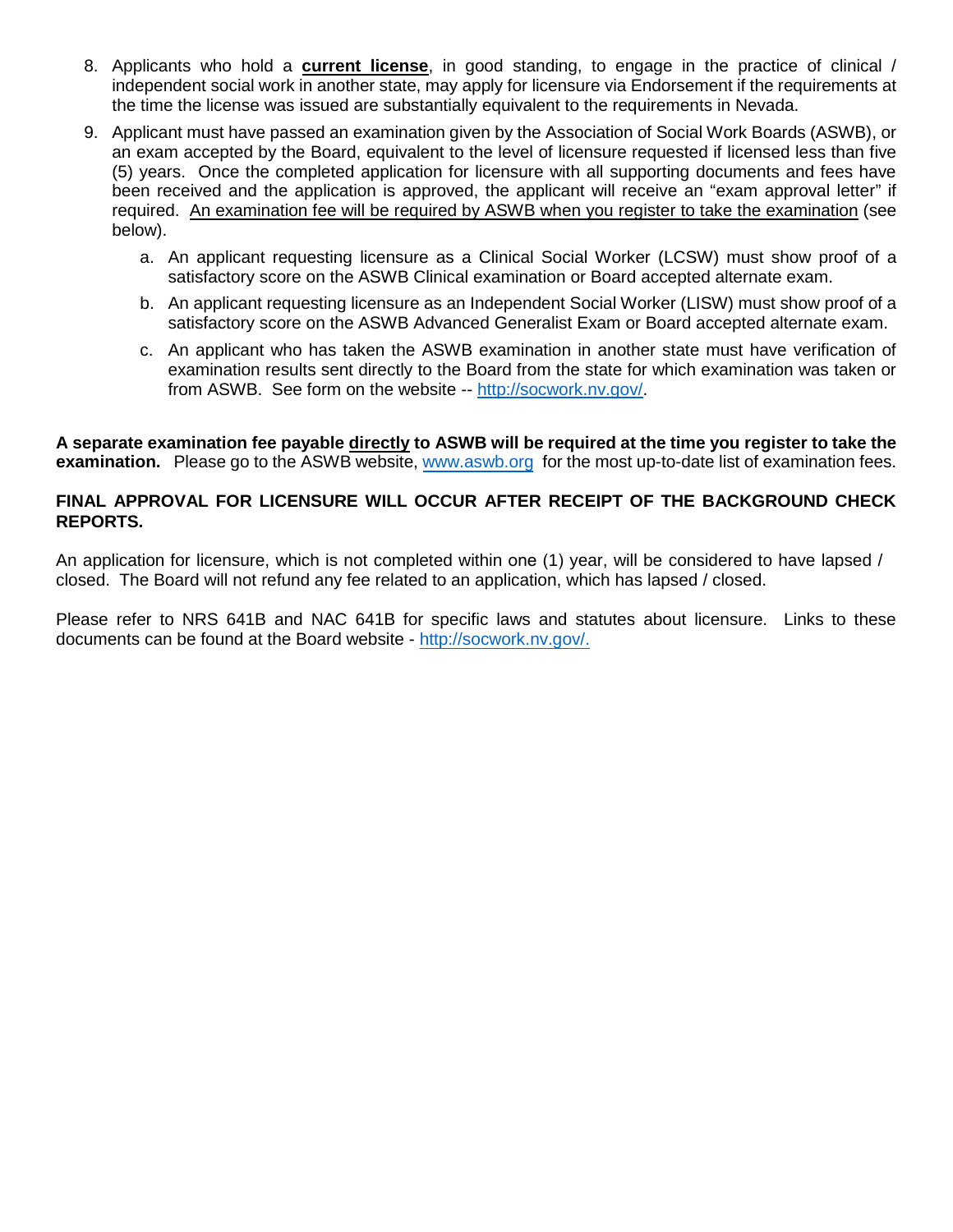# **LCSW / LISW License Types – Choose ONE**

## **Initial LCSW / LISW license**

- Master's Degree in Social Work from a CSWE accredited program.
- Meets all other criteria listed on pages one (1) and two (2) of this application packet.

## **Initial LCSW / LISW license – Armed Forces**

- Master's Degree in Social Work from a CSWE accredited program.
- Meets all other criteria listed on pages one (1) and two (2) of this application packet.
- Holds an equivalent, current, valid and unrestricted license to engage in clinical / independent social work in another state(s).
- Has requested completion of the **Verification of Social Work Licensure from Another State** endorsement form from each state licensed. *THIS FORM MUST BE COMPLETED BY THE LICENSING ENTITY, FOR EACH STATE, AND SUBMITTED DIRECTLY TO THE BOARD.* This document can be found on the Board's website at [http://socwork.nv.gov/licensees/LicNewApp/.](http://socwork.nv.gov/licensees/LicNewApp/)
- Has a clear background check report from the Federal Bureau of Investigation (FBI) and Nevada Department of Public Safety (NVDPS).
- Has verified eligibility as an active member of, or the spouse of an active member of the Armed Forces of the United States; is a veteran or a veteran's surviving spouse. Approved verification information can be found be found on the Board's website at: <http://socwork.nv.gov/uploadedFiles/socworknvgov/content/licensees/Attachment2.pdf>

# **Provisional LCSW / LISW license (two types)**

## **Provisional "A" – Temporary 90-day License**

- Master's Degree in Social Work from a CSWE accredited program.
- Meets all other criteria for licensure listed on pages one (1) and two (2) of this application packet.
- Has not taken appropriate licensing exam through ASWB.

### *Can be granted a "provisional license" for a period of ninety (90) days once Board has given exam approval. The exam must be passed within sixty (60) days. This license is valid for one attempt of the exam only and an applicant may be issued only one provisional license***.**

## **Provisional "C – Temporary Endorsement of Current, Valid Out-of-State Social Work License**

- Has submitted a completed application with accompanying fees.
- Has submitted preliminary information which can be verified by the Board including:
	- $\cdot \cdot$  A clear photocopy of a current, official form of government identification which contains a photograph of the applicant, verifying the applicant's identity.
	- $\cdot$  Supporting documentation that the applicant is a citizen of the United States or otherwise has the legal right to remain and work in the United States.
- Submits two sets of completed fingerprint cards, signed waiver authorizing the Board to process the fingerprint cards, and appropriate processing fee.
- Has submitted the "Provisional 'C'" notarized affidavit (form available on the Board website), stating:
	- $\div$  The information submitted by the applicant, including any accompanying material or documents submitted during the entire application process is true and correct.
	- $\cdot \cdot$  The applicant holds a corresponding valid and unrestricted license to engage in clinical / independent social work in another state(s) or U.S. territory.
	- $\div$  (S)he has not been disciplined, investigated or is under investigation by a corresponding regulatory agency in another state(s) or U.S. territory.
	- $\div$  (S)he has not been held civilly or criminally liable for malpractice in any other state(s) or U.S. territory.

*Can be granted a "provisional license" for a period of one (1) year during which time the applicant will ensure that any and all supporting documentation is received by the Board. Failure to produce required documentation will result in expiration of the provisional license one (1) year after it's issuance.*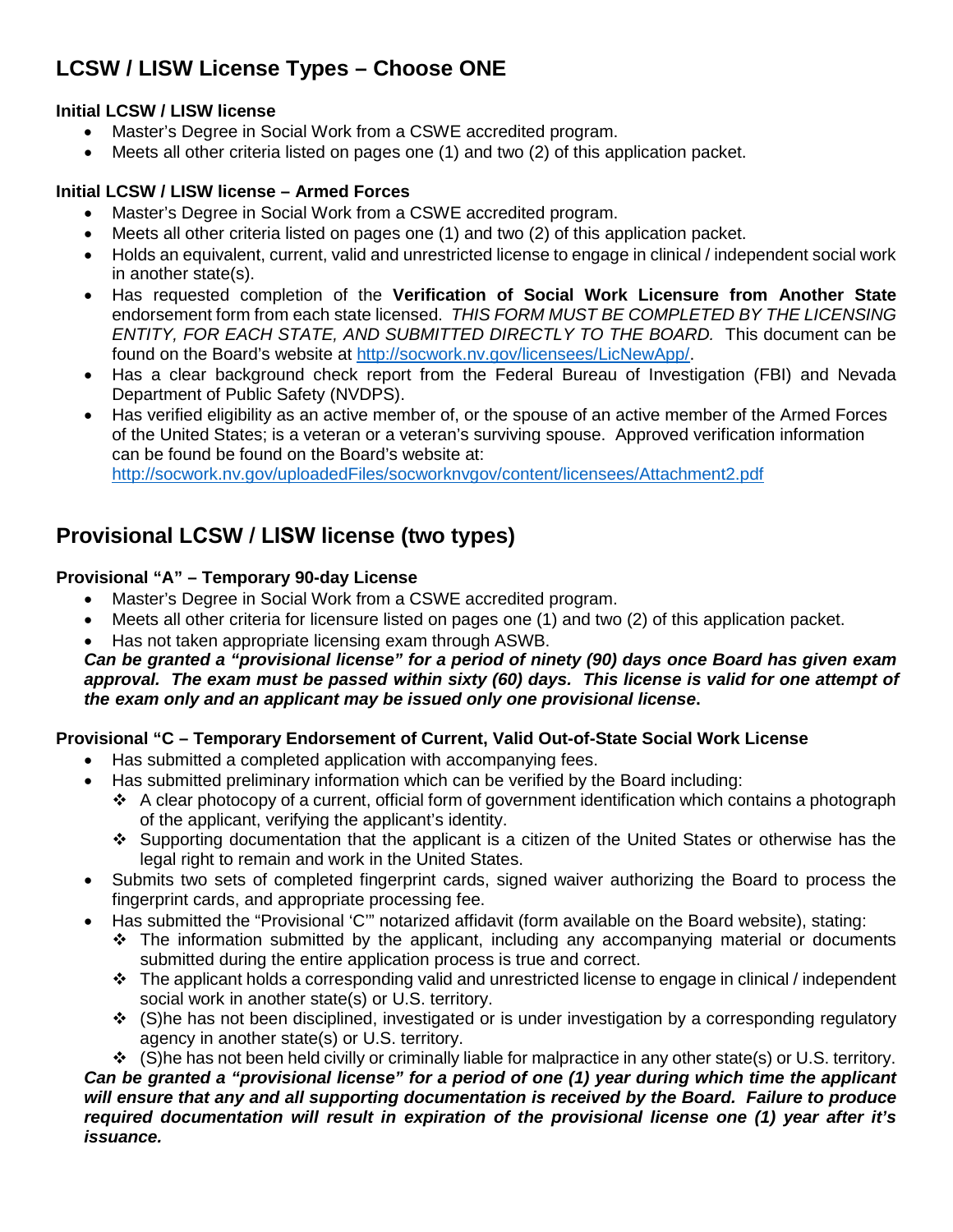# **Licensure by Endorsement**

- Has submitted a completed application with accompanying fees.
- Holds an equivalent, current, valid and unrestricted license to engage in social work in another state(s).
- Has requested completion of the **Verification of Social Work Licensure from Another State** endorsement form from each state licensed. *THIS FORM MUST BE COMPLETED BY THE LICENSING ENTITY, FOR EACH STATE, AND SUBMITTED DIRECTLY TO THE BOARD.* This document can be found on the Board's website at [http://socwork.nv.gov/licensees/LicNewApp/.](http://socwork.nv.gov/licensees/LicNewApp/)
- Has a clear background check report from the Federal Bureau of Investigation (FBI) and Nevada Department of Public Safety (NVDPS).
- **If the licensee has been continuously licensed to engage in the practice of clinical / independent social work for at least five (5) years immediately preceding the date of the application to the Board, then (s)he will be eligible for expedited endorsement and will need to provide only the information listed above.**
- **If the licensee has NOT been continuously licensed to engage in the practice of clinical /independent social work for at least five (5) years immediately preceding the date of the application then (s)he will need to provide information to support that his / her experience is "substantially equivalent" to the requirements for licensure in Nevada.** See below for required documentation.
	- For a Clinical License, applicant must provide evidence of 3000 hours of postgraduate practice of clinical social work supervised by a Licensed Clinical Social Worker. At least 2000 of these hours must be in the area of psychotherapeutic methods and techniques with individuals, couples, families and groups to help in the diagnosis and treatment of mental, emotional and behavioral disorders, conditions and addictions.
	- For an Independent License, applicant must provide evidence of 3000 hours of postgraduate practice of independent social work supervised by a Licensed Clinical Social Worker. These hours must include advanced practitioner level of activity in the ability to assist persons, groups, agencies, organizations or communities to enhance or restore their ability to function physically, socially and economically by the application of methods, principles and techniques of case work, group work, community organization, administration, planning, consultation, and research.

| Additional documents needed to verify "substantially equivalency" |                                                                                                 |  |
|-------------------------------------------------------------------|-------------------------------------------------------------------------------------------------|--|
| <b>Initials</b>                                                   |                                                                                                 |  |
|                                                                   | Agency job description(s) under which internship hours were completed.                          |  |
|                                                                   | Copies of records submitted to your Board regarding post-graduate internship hours.             |  |
|                                                                   | Qualifications of individual(s) who provided supervision during post-graduate internship hours. |  |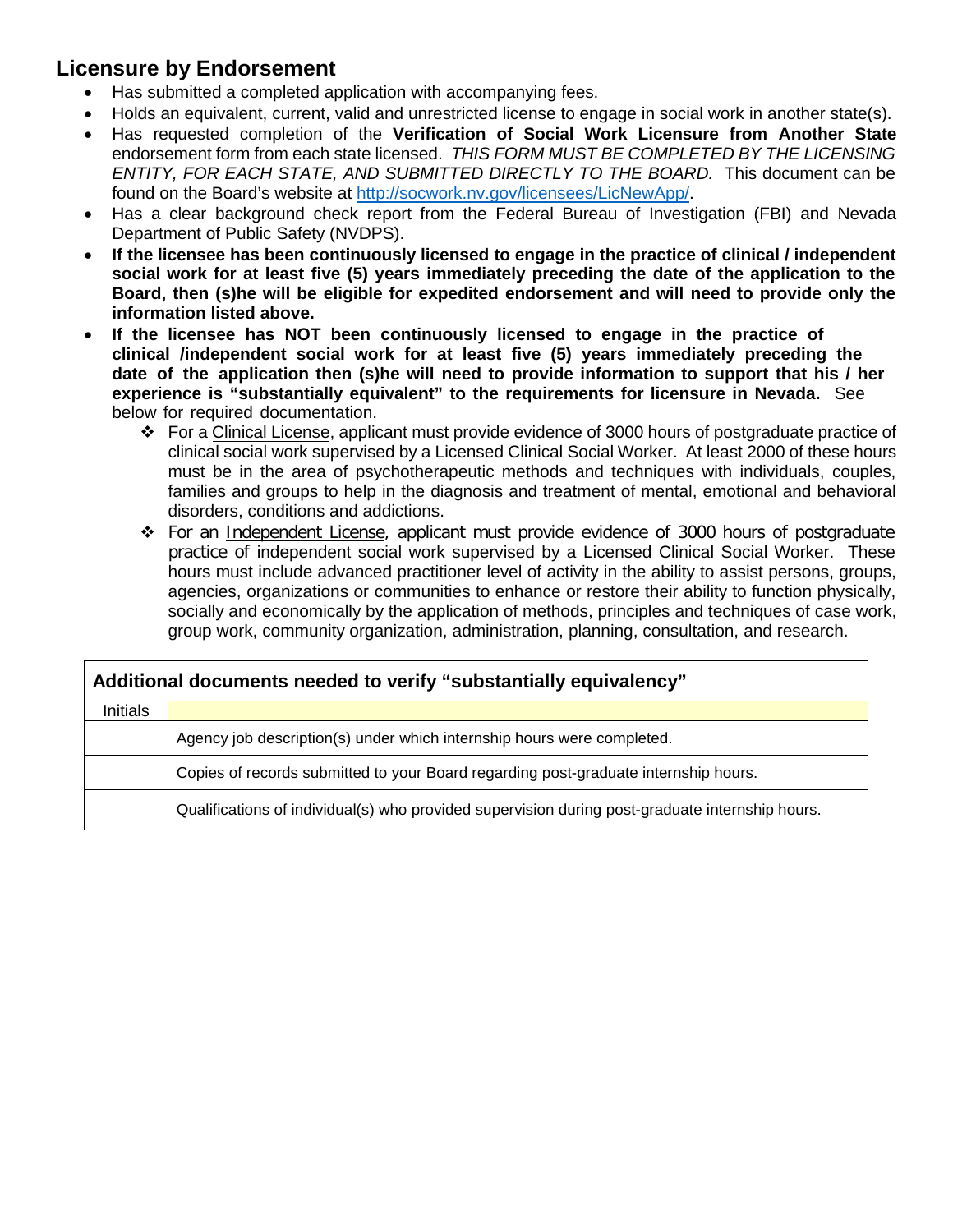#### **Application Checklist – LCSW or LISW License**

#### **ALL FEES MUST BE INCLUDED WITH THE NOTARIZED APPLICATION OR THE APPLICATION WILL NOT BE PROCESSED.**

Use the checklist below to ensure that you have **submitted** all required items for the social work application. Some items may not apply.

| <b>Initials</b> |                                                                                                  |
|-----------------|--------------------------------------------------------------------------------------------------|
|                 | Application with all information provided.                                                       |
|                 | If you answered "yes" to any of questions one (1) through eight (8) on the application, you must |
|                 | provide the Board with requested information detailed below. The applicant may be required to    |
|                 | appear before the Board if deemed necessary.                                                     |
|                 | Explanations for questions one (1) and two (2) on application.                                   |
|                 | See explanation of specific information required below.                                          |
|                 | Explanations for questions three (3), four (4), and five (5) on application.                     |
|                 | See explanation of specific information required below.                                          |
|                 | Explanations for question six (6) on application.                                                |
|                 | See explanation of specific information required below.                                          |
|                 | <b>Fees</b>                                                                                      |
|                 | Application Fee of \$40.00 (all applicants).                                                     |
|                 | Initial License Fee of \$100.00 OR Armed Forces Initial License Fee of \$50.00                   |
|                 | <b>Additional Fees (select as appropriate)</b>                                                   |
|                 | Provisional License "A" Fee of \$75.00                                                           |
|                 | <b>Provisional License "C" Fee (includes \$100.00 Endorsement fee) of \$175.00</b>               |
|                 | Endorsement Fee of \$100.00 if applicant is seeking licensure by endorsement.                    |
|                 | <b>TOTAL FEES SUBMITTED</b>                                                                      |
|                 | This can be a personal check, certified or cashier's check or money order made out the Board     |
|                 | of Examiners for Social Workers. A \$30.00 fee is assessed on all returned checks.               |
|                 | Copy of Birth Certificate or Passport OR Naturalization Documents OR Documentation from the      |
|                 | United States Immigration and Naturalization Service evidencing the lawful entitlement of the    |
|                 | applicant to remain and work in the United States.                                               |
|                 |                                                                                                  |
|                 | Copy of current, legible, official government photo identification (i.e. Driver's License)       |
|                 | Copy of all legal documents verifying all name changes from birth.                               |
|                 |                                                                                                  |
|                 |                                                                                                  |

Use the checklist below to ensure that you have **requested** all required items for the social work application. **Some items may not apply.** 

| <b>Initials</b> |                                                                                                                                                                                                                                                                      |
|-----------------|----------------------------------------------------------------------------------------------------------------------------------------------------------------------------------------------------------------------------------------------------------------------|
|                 | I have requested certified transcripts be sent directly to the Board verifying my coursework and<br>degree.                                                                                                                                                          |
|                 | I have been, or am currently, certified, registered, or licensed to practice social work in other<br>state(s). I have requested Verification of Social Work Licensure from Another State be sent<br>directly to the Board. Forms are available at the Board website. |
|                 | I have previously taken an examination given by the Association of Social Work Boards (ASWB). I<br>have requested verification of my test score from ASWB. Forms are available at the Board<br>website.                                                              |

My initials serve as acknowledgement of **inclusion** of required items or **requests** for items required for license application. Include this document with your application.

Print Name: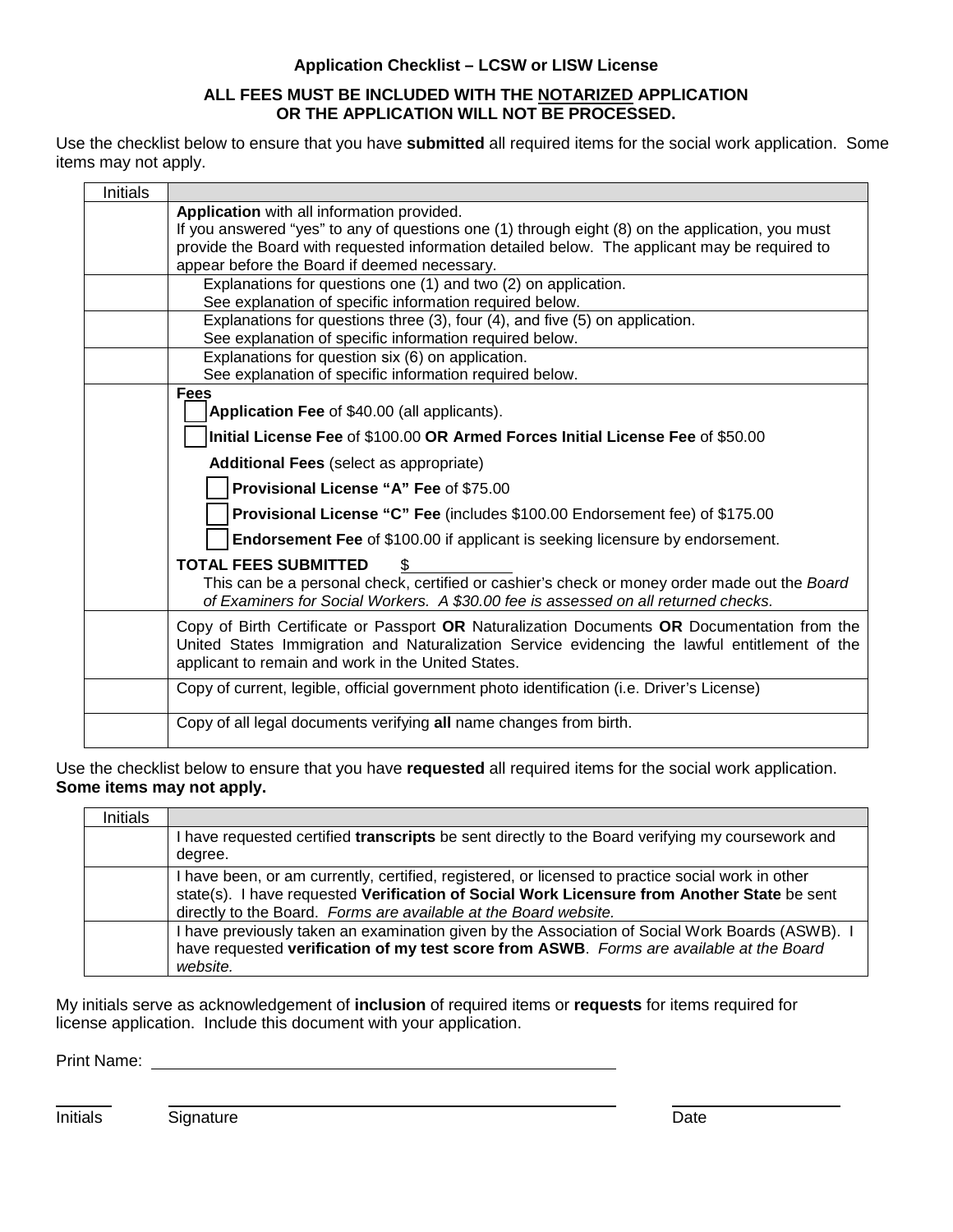### **Explanations to questions one (1) and two (2).**

These questions deal with the following –

• *Prior felony convictions; and / or convictions of criminal or civil offenses; and / or convictions for possession, distribution or use of a controlled substance or dangerous drug.*

The Board considers each application on a case by case basis. The following information is required if you have answered "yes" to questions one (1) and / or two (2).

- 1. A **court certified** copy of the conviction and final or most recent disposition of your case(s) from the Court Clerk of the court in which convicted.
- 2. A letter from you describing the underlying circumstances of the conviction including the nature of the act(s) or crime(s) and the date(s) of the crime.
- 3. A letter from you describing rehabilitation efforts or changes you have made to prevent future problems. It is your responsibility to present sufficient evidence of rehabilitation to demonstrate your fitness for licensure. The evidence of rehabilitation may include, but is not limited to:
	- a. An evaluation by a mental health practitioner that addresses the problem and fitness for social work licensure.
	- b. Proof of completion of probation if it was required.
	- c. Letters of reference from employers, instructors, professional counselors, probation or parole officers on official letterhead.

The Board may request additional information as it deems necessary. Information provided will be compared to the information received from the legal background check. If this information does not match, the application process will be pended until the discrepancies are addressed to the Board's satisfaction.

### **Explanations to questions three (3) through five (5).**

These questions deal with the following –

• *Prior denial of certification / licensure; prior denial of approval to take a licensing exam; being subject to an administrative action / proceeding relating to a professional certification / license; disciplined for unprofessional conduct or professional incompetence.*

The Board considers each application on a case by case basis. The following information is required if you have answered "yes" to questions three (3) through five (5).

- 1. A letter from you describing the circumstance of the incident.
- 2. A certified copy of the determination made by the licensing or professional entity.
- 3. If disciplinary action was imposed, the above document should include date and location of the incident, specific violation, date of disciplinary action, and sanctions or penalties imposed.
- 4. If disciplinary action was imposed, a letter from you describing rehabilitation efforts or changes you have made to prevent further problems. It is your responsibility to present sufficient evidence of rehabilitation to demonstrate your fitness for licensure. The evidence of rehabilitation may include, but is not limited to: a. An evaluation by a mental health practitioner that addresses the problem and fitness for social work licensure.

b. Proof of completion of probation if it was required.

c. Letters of reference from employers, instructors, professional counselors, probation or parole officers on official letterhead.

The Board may request additional information as it deems necessary.

### **Explanations to question six (6).**

These questions deal with the following –

• *Any current condition or impairment, including substance abuse, alcohol abuse, mental and / or medical conditions which currently affect delivery of social work services.*

The Board considers each application on a case by case basis. The following information is required if you have answered "yes" to question six (6).

1. A letter from you outlining the circumstances.

The Board may request additional information as it deems necessary.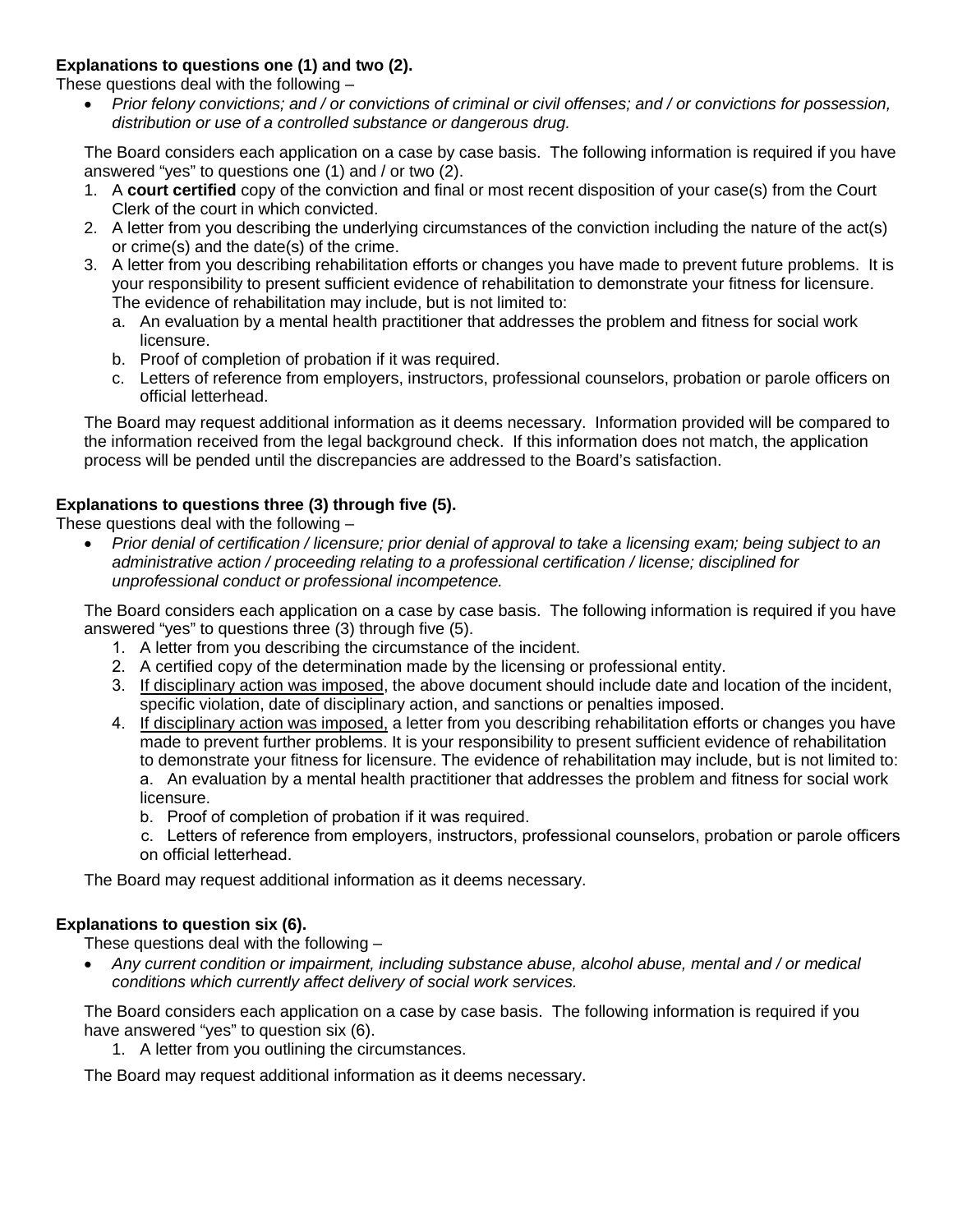|                                                                                                                                                                                    | STATE OF NEVADA                                                                                                                                                                                                                                                                      |                               |
|------------------------------------------------------------------------------------------------------------------------------------------------------------------------------------|--------------------------------------------------------------------------------------------------------------------------------------------------------------------------------------------------------------------------------------------------------------------------------------|-------------------------------|
|                                                                                                                                                                                    | Board of Examiners for Social Workers                                                                                                                                                                                                                                                |                               |
|                                                                                                                                                                                    | <b>Application for Social Worker License</b>                                                                                                                                                                                                                                         |                               |
| Independent Social Worker                                                                                                                                                          |                                                                                                                                                                                                                                                                                      | <b>Clinical Social Worker</b> |
|                                                                                                                                                                                    | Please read instructions before completing this fillable form or print in blue or black ink.                                                                                                                                                                                         |                               |
| <b>General Information</b>                                                                                                                                                         |                                                                                                                                                                                                                                                                                      |                               |
| Present Legal Name:<br>Last                                                                                                                                                        | First                                                                                                                                                                                                                                                                                | Middle                        |
|                                                                                                                                                                                    |                                                                                                                                                                                                                                                                                      |                               |
| Mailing Address: Street                                                                                                                                                            |                                                                                                                                                                                                                                                                                      |                               |
|                                                                                                                                                                                    | City                                                                                                                                                                                                                                                                                 | Zip<br>State                  |
| Telephone ( ) Social Security Number: Date of Birth: Date of Birth:                                                                                                                |                                                                                                                                                                                                                                                                                      |                               |
| What license type are you applying for (see instructions for description)?<br>Provisional "A"<br>Provisional "C"                                                                   | Initial<br><b>General Endorsement</b>                                                                                                                                                                                                                                                | <b>Armed Forces Initial</b>   |
| Are you currently, or have you ever been licensed, registered or certified as a social worker in another state(s)?<br>Yes<br><b>No</b>                                             | If "yes," which state(s) $\frac{1}{2}$ and $\frac{1}{2}$ and $\frac{1}{2}$ and $\frac{1}{2}$ and $\frac{1}{2}$ and $\frac{1}{2}$ and $\frac{1}{2}$ and $\frac{1}{2}$ and $\frac{1}{2}$ and $\frac{1}{2}$ and $\frac{1}{2}$ and $\frac{1}{2}$ and $\frac{1}{2}$ and $\frac{1}{2}$ and |                               |
| Have you ever taken an ASWB examination?     No                                                                                                                                    | Yes If "yes," date taken                                                                                                                                                                                                                                                             |                               |
| If "yes," which level?                                                                                                                                                             | Masters<br><b>Advanced Generalist</b>                                                                                                                                                                                                                                                | Clinical                      |
| Have you completed 3000 postgraduate hours specific to the license you are applying for?                                                                                           |                                                                                                                                                                                                                                                                                      | Yes<br>No                     |
| If "no," have you included an application for an internship program?                                                                                                               | Yes                                                                                                                                                                                                                                                                                  | No                            |
| What other professional Nevada state licenses or certifications do you currently hold?                                                                                             |                                                                                                                                                                                                                                                                                      |                               |
| Citizenship:   U.S. Citizen<br>Submit a copy of birth certificate, passport, certificate of naturalization or alien registration card with application.                            | Alien Registration Number                                                                                                                                                                                                                                                            | Other                         |
| Employment History: List ten (10) years of work history in chronological order beginning with most recent (explain<br>any gaps in employment). Add additional sheets if necessary. |                                                                                                                                                                                                                                                                                      |                               |
| Employer                                                                                                                                                                           | Address                                                                                                                                                                                                                                                                              | Telephone                     |
|                                                                                                                                                                                    |                                                                                                                                                                                                                                                                                      |                               |
| Position                                                                                                                                                                           | Supervisor                                                                                                                                                                                                                                                                           | Dates of Employment           |
| <b>Duties</b>                                                                                                                                                                      |                                                                                                                                                                                                                                                                                      |                               |
| <b>Employer</b>                                                                                                                                                                    | Address                                                                                                                                                                                                                                                                              | Telephone                     |
| Position                                                                                                                                                                           | Supervisor                                                                                                                                                                                                                                                                           | Dates of Employment           |
|                                                                                                                                                                                    |                                                                                                                                                                                                                                                                                      |                               |
| <b>Duties</b>                                                                                                                                                                      |                                                                                                                                                                                                                                                                                      |                               |
| <b>Employer</b>                                                                                                                                                                    | Address                                                                                                                                                                                                                                                                              | Telephone                     |
| Position                                                                                                                                                                           | Supervisor                                                                                                                                                                                                                                                                           | Dates of Employment           |
| <b>Duties</b>                                                                                                                                                                      |                                                                                                                                                                                                                                                                                      |                               |
| <b>Board Use Only</b>                                                                                                                                                              |                                                                                                                                                                                                                                                                                      |                               |
| Date Received                                                                                                                                                                      | Check $#$                                                                                                                                                                                                                                                                            | Amount                        |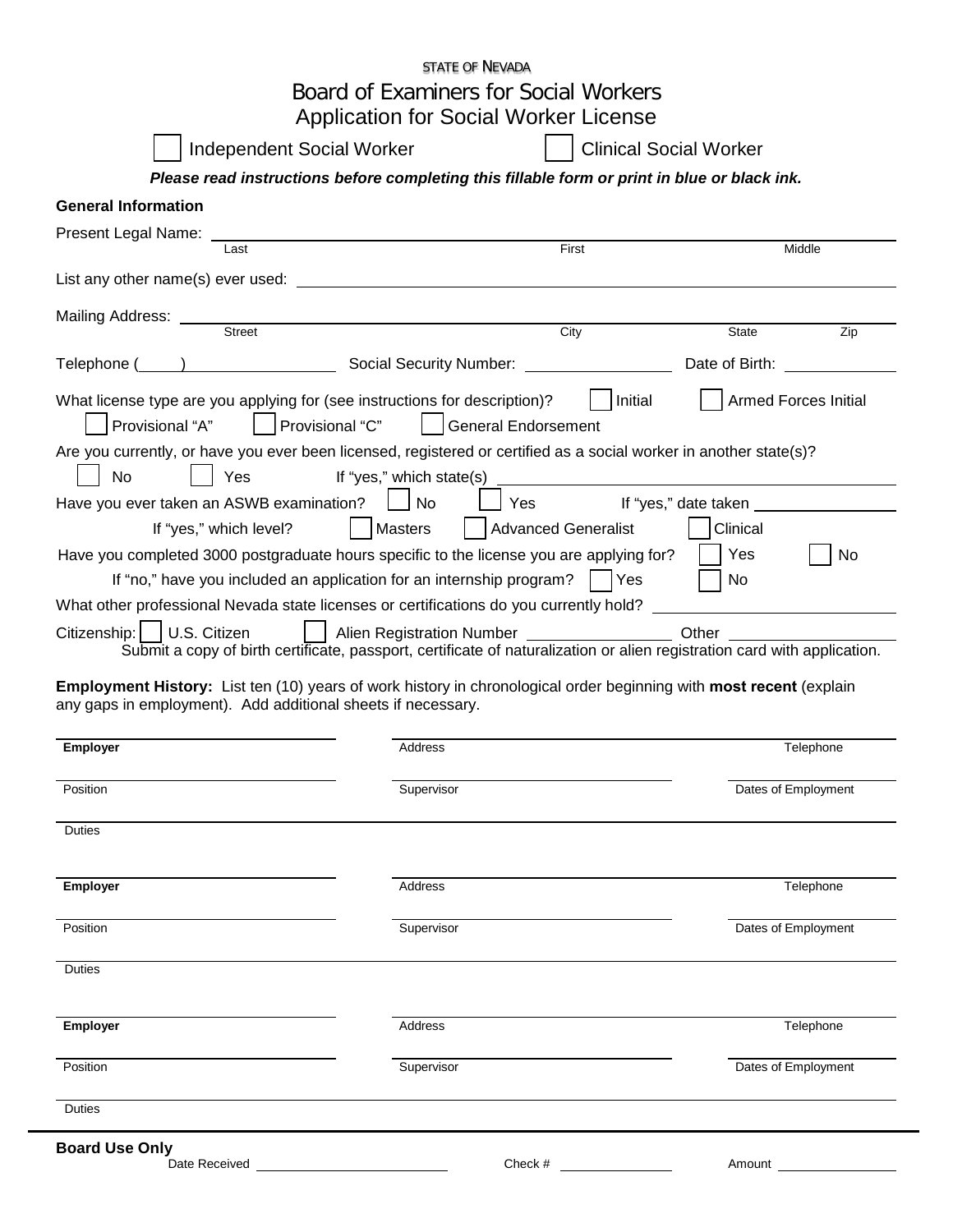#### **Education:**

*A copy of a certified transcript showing the degree awarded must be received directly from the school.*

| Name of School | Location | Major | Degree<br>Date | Degree<br>Awarded |
|----------------|----------|-------|----------------|-------------------|
|                |          |       |                |                   |

|                                                                                                           |                                                                                                                                                                                                                                            | Yes | No |  |
|-----------------------------------------------------------------------------------------------------------|--------------------------------------------------------------------------------------------------------------------------------------------------------------------------------------------------------------------------------------------|-----|----|--|
|                                                                                                           | 1. Have you ever been convicted of a felony?                                                                                                                                                                                               |     |    |  |
| 2.                                                                                                        | Have you ever been convicted of a criminal or civil offense and / or convicted of possession,<br>distribution or use of a controlled substance or dangerous drug?                                                                          |     |    |  |
| 3.                                                                                                        | Have you ever been denied a license or certification or been denied approval to take a licensing<br>examination?                                                                                                                           |     |    |  |
|                                                                                                           | 4. Have you ever been the subject of an administrative action / proceeding relating to a professional<br>license or certification?                                                                                                         |     |    |  |
| 5.                                                                                                        | Have you ever been disciplined for unprofessional conduct or professional incompetence?                                                                                                                                                    |     |    |  |
| 6.                                                                                                        | Do you currently have any condition or impairment (including, but not limited to, substance abuse,<br>alcohol abuse, mental and / or medical condition) which currently affects your ability to deliver<br>essential social work services? |     |    |  |
| If the answer to any of the above questions is "yes," a signed statement of explanation must be attached. |                                                                                                                                                                                                                                            |     |    |  |
| Copies of any documents that identify the circumstances or contain an order, or agreement, or other       |                                                                                                                                                                                                                                            |     |    |  |
|                                                                                                           | disposition are required.                                                                                                                                                                                                                  |     |    |  |

#### **Email Address:**

*The Board may use this email address to communicate with you. This email address will be added to the Board Listserv, which is used to disseminate information pertinent to all licensees.* 

**Child Support Information**: Please check the appropriate answer. *It is mandatory that you answer this question.*

- 
- a. I am not subject to a court order for the support of child.
- b. I am subject to a court order for the support of one or more children and am in compliance with the order or am in compliance with a plan approved by the district attorney or other public agency enforcing the order for the repayment of the amount owed pursuant to the order.
- c. I am subject to a court order for the support of one or more children and am **not** in compliance with the order or a plan approved by the district attorney or other public agency enforcing the order for the repayment of the amount owed pursuant to the order.

**Armed Forces / Veterans**: Please check the appropriate answer. The term "veteran" has the meaning ascribed to it, pursuant to NRS 417.005.

 a. I have **NO SERVICE** in the Armed Forces, Commissioned Corps of the United States PHS or the Commissioned Corp of NOAA and served in the capacity of a commissioned officer while on active duty.



- b. I am an active member of the Armed Forces.
- c. I am a veteran of the Armed Forces.
- d. Other Commissioned Corps of the U.S. PHS or the Commissioned Corps of NOAA and served in the capacity of a commissioned officer while on active duty.